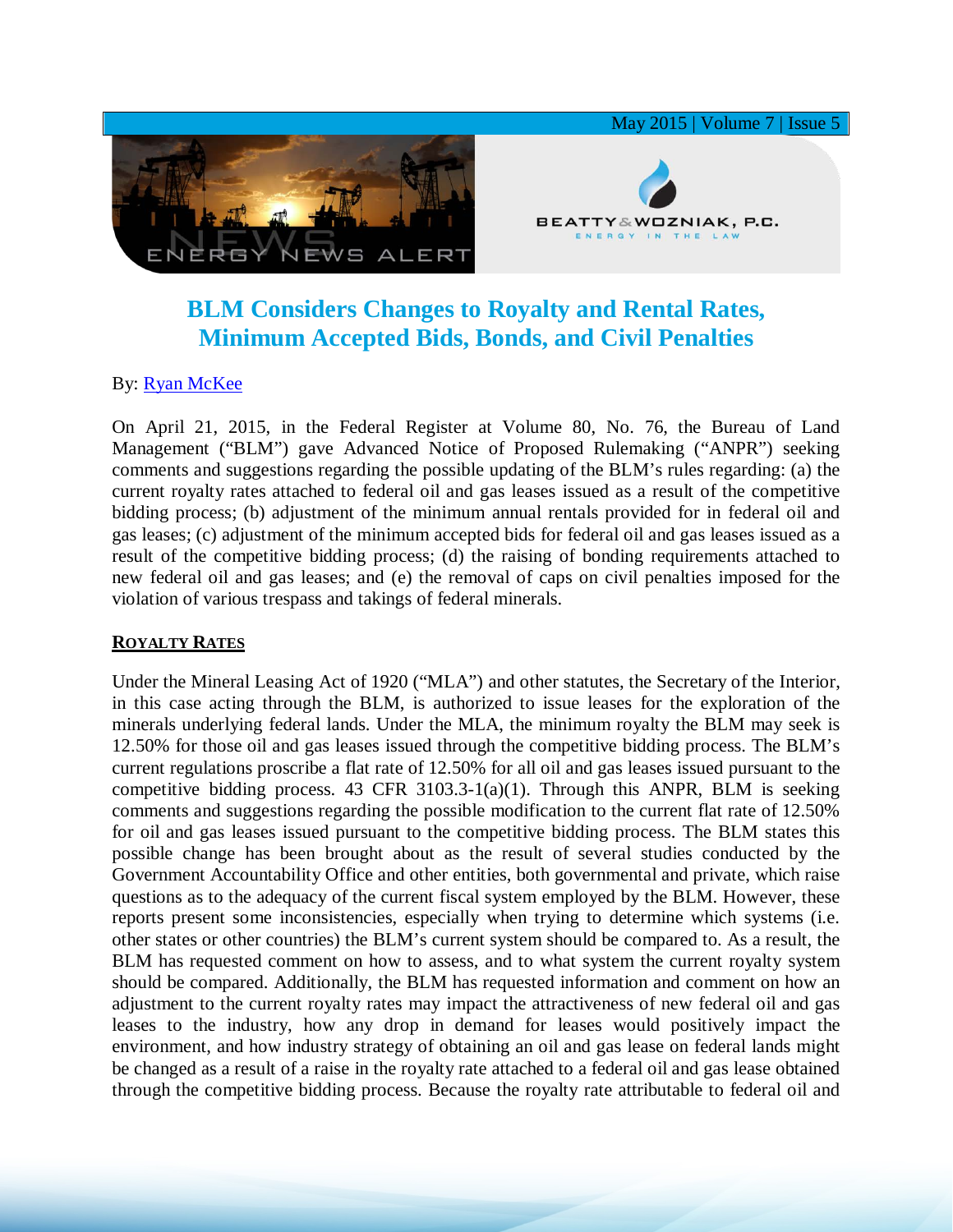gas leases obtained through the non-competitive process is set by statute and not BLM regulations, the royalty rate attributable to non-competitive federal oil and gas leases would not be impacted by the proposed rulemaking.

#### **OIL AND GAS LEASE ANNUAL RENTAL PAYMENTS**

Under the MLA and amendments thereto, prior to obtaining production under a federal oil and gas lease issued by the BLM, the lessee is required to pay an annual rental of "not less than \$1.50 per acre per year for the first through the fifth years of the lease and not less than \$2 per acre per year for each year thereafter." 30 U.S.C. 226(d). These rates were adopted as the rental rates by the BLM in 1987 at 43 CFR 3103.2-2(a) and have not been adjusted since. Because the MLA only set these rates as the floor that the BLM may seek, the BLM now seeks comment and suggestions regarding the raising of these rental rates. More specifically, the BLM is seeking information regarding the rental rates currently sought under state and privately issued oil and gas leases. Additionally, the BLM is seeking comment on the possible impacts the raising of the rental rates would have on the desirability of federal oil and gas leases, and more specifically if a higher rate on non-competitive federal oil and gas leases should be considered to offset the losses on the lower bonus amounts paid for the non-competitive leases.

### **MINIMUM ACCEPTED BID**

Under the MLA, the BLM is required to accept "the highest bid from a responsible qualified bidder which is equal to or greater than the national minimum accepted bid, without evaluation of the value of the land." 30 U.S.C. 226(b)(1)(A). The national minimum accepted bid was set at \$2 per acre in 1987 for a two year period, which, upon the expiration of the stated period, the Secretary, through the BLM, could then set by regulation a minimum bid for federal oil and gas leases upon a finding that such action is necessary. 30 U.S.C. 226(b)(1)(B). The BLM is seeking comment and information regarding the minimum acceptable bids used by states that issue state oil and gas leases. Additionally, the BLM would like comment on any potential impacts the raising of the minimum accepted bid from its current \$2 level may have.

## **OIL AND GAS LEASING BOND**

Pursuant to the MLA, the Secretary, here through the BLM, is tasked with ensuring through bond, surety, or other financial arrangement, the reclamation of the lease tract and restoration of any surface or waters adversely impacted by lease operations prior to the initiation of any surface activities on the leased tracts. 30 U.S.C. 226(g).This mandate was addressed in 43 CFR 3104.1, which set forth the following bond amounts: Lease/Individual Bond \$10,000; Statewide Bond \$25,000; Nationwide Bond \$150,000; and Unit Operator's Bond to be set by Authorized Officer. The BLM is seeking comment on how and to what extent the required bond amounts should be adjusted.

#### **CIVIL PENALTY ASSESSMENT**

Pursuant to concerns raised by the Interior Department's Office of Inspector General (OIG) regarding the BLM's policies and procedures to detect and deter, through monetary means, potential trespass on federal mineral rights, the BLM "is seeking input on removing or modifying